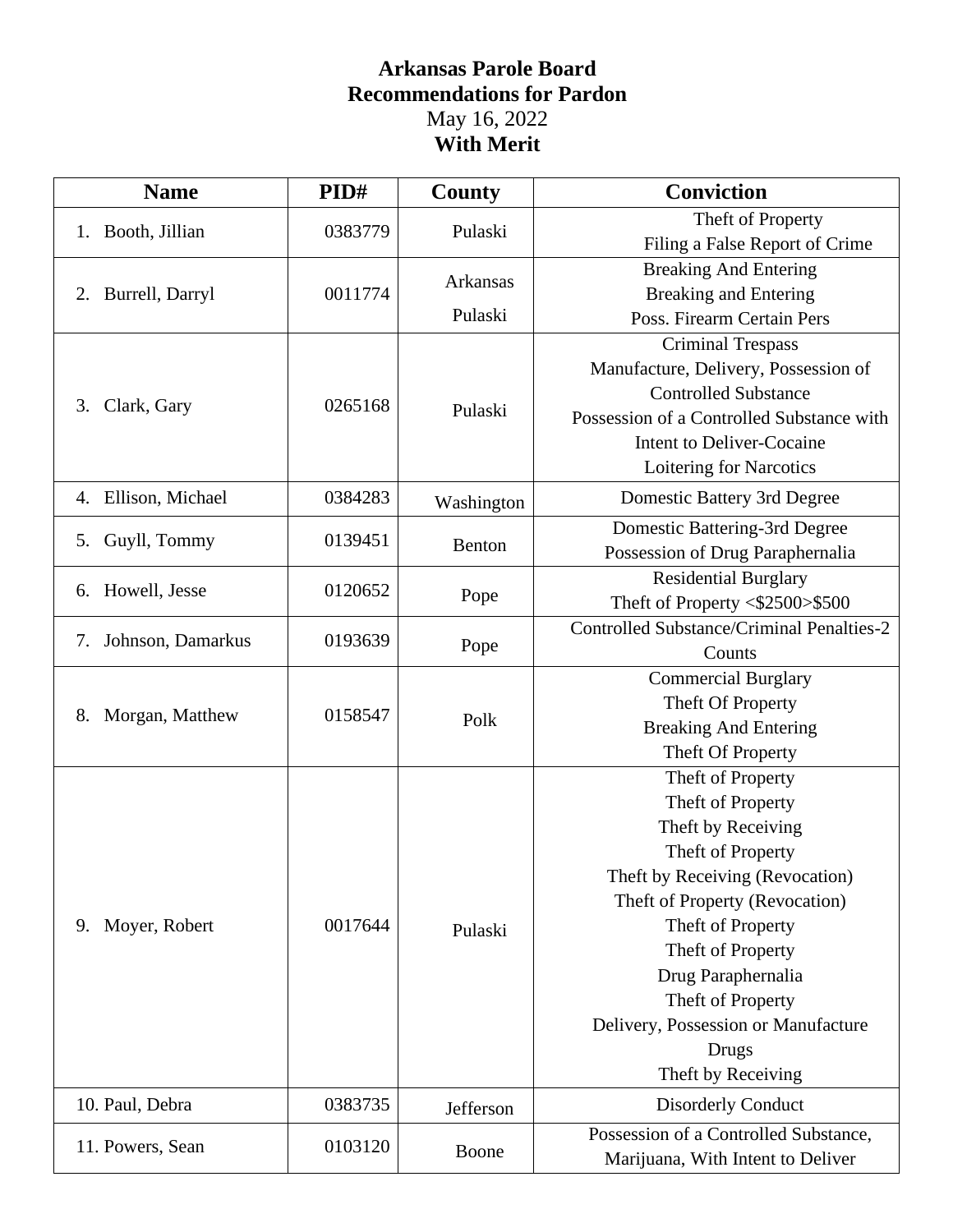|                         |         |           | Possessing Instrument of Crime           |
|-------------------------|---------|-----------|------------------------------------------|
| 12. Roberts, Tonya      | 0105113 | Greene    | Manufacture Schedule II Controlled       |
|                         |         |           | Substance-Methamphetamine                |
|                         |         |           | Possession Drug Paraphernalia            |
|                         |         |           | Manufacture Schedule II Controlled       |
|                         |         |           | Substance-Methamphetamine                |
|                         | 0014071 | Saline    | Delivery of a Controlled Substance-      |
| 13. Shaw, Charles       |         |           | Cocaine                                  |
| 14. Tucker, Olivia      | 0119376 | Craighead | Theft Of Property                        |
|                         |         |           | Filing A False Report                    |
| 15. Westenhover, Joshua | 0248019 | Faulkner  | Theft By Receiving $> $1,000 = < $5,000$ |

## **Arkansas Parole Board Recommendations for Pardon** May 16, 2022 **With Merit-Firearms Restoration Only**

| <b>Name</b>             | PID#    | County     | <b>Conviction</b>           |
|-------------------------|---------|------------|-----------------------------|
| 16. Andrews, Michael    | 0011243 | Washington | <b>Burglary</b>             |
|                         |         |            | Theft of Property           |
|                         |         |            | Theft by Receiving          |
|                         |         |            | <b>Burglary-3 Counts</b>    |
|                         |         |            | Theft of Property-3 Counts  |
|                         |         |            | Theft by Receiving-2 Counts |
| 17. Hamblin, Cristopher | 0240935 | Pulaski    | Theft of Property           |
| 18. Weaver, Jackie      | 0031451 | Greene     | <b>Burglary</b>             |
|                         |         |            | Theft                       |

## **Arkansas Parole Board Recommendations for Pardon** March 14, 2022 **Without Merit**

| <b>Name</b>          | PID#    | <b>County</b> | <b>Conviction</b>                              |
|----------------------|---------|---------------|------------------------------------------------|
| 19. Banks, Kenteria  | 0321281 | Pulaski       | Assault in the First Degree                    |
| 20. Bethel, Kimberly | 0175788 | Pope          | Violation of Omnibus DWI Act-II                |
|                      |         |               | Failure to Stop After Accident with            |
|                      |         |               | Injury or Death                                |
|                      |         |               | Failure to Stop After Accident with            |
|                      |         |               | Injury or Death (Revocation #1)                |
|                      |         |               | Failure to Stop After Accident with            |
|                      |         |               | Injury or Death (Revocation #2)                |
|                      |         |               | <b>Controlled Substance/Criminal Penalties</b> |